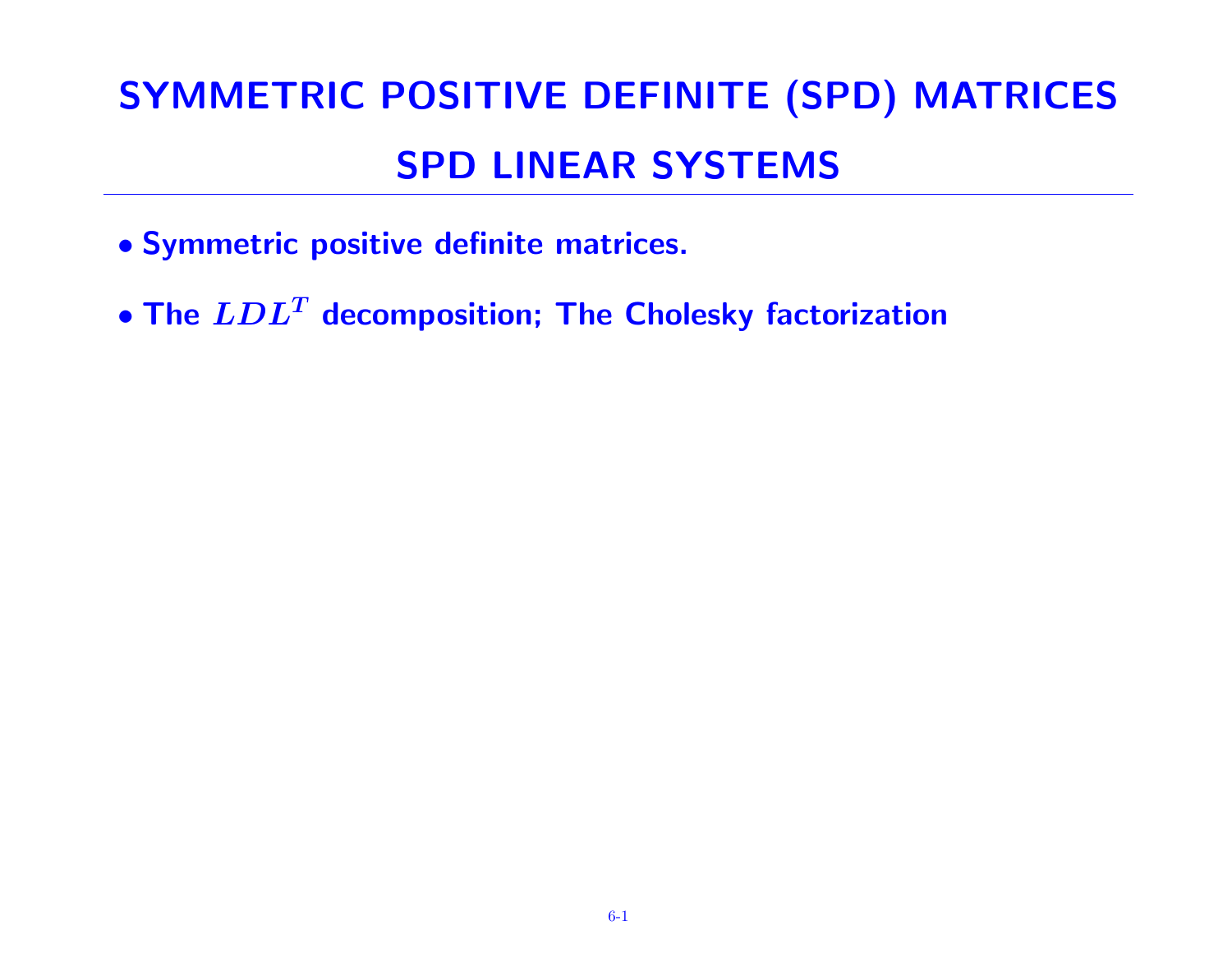Positive-Definite Matrices

◆ A real matrix is said to be positive definite if

$$
(Au, u) > 0 \text{ for all } u \neq 0 \text{ } u \in \mathbb{R}^n
$$

 $\blacktriangleright$  Let A be a real positive definite matrix. Then there is a scalar  $\alpha > 0$  such that

$$
(Au, u) \geq \alpha \|u\|_2^2.
$$

➤ Consider now the case of Symmetric Positive Definite (SPD) matrices.

**EXAMPLE 1** Consider 
$$
A
$$
 is nonsingular

Consequence 2: the eigenvalues of  $A$  are (real) positive

6-2 GvL 4 – SPD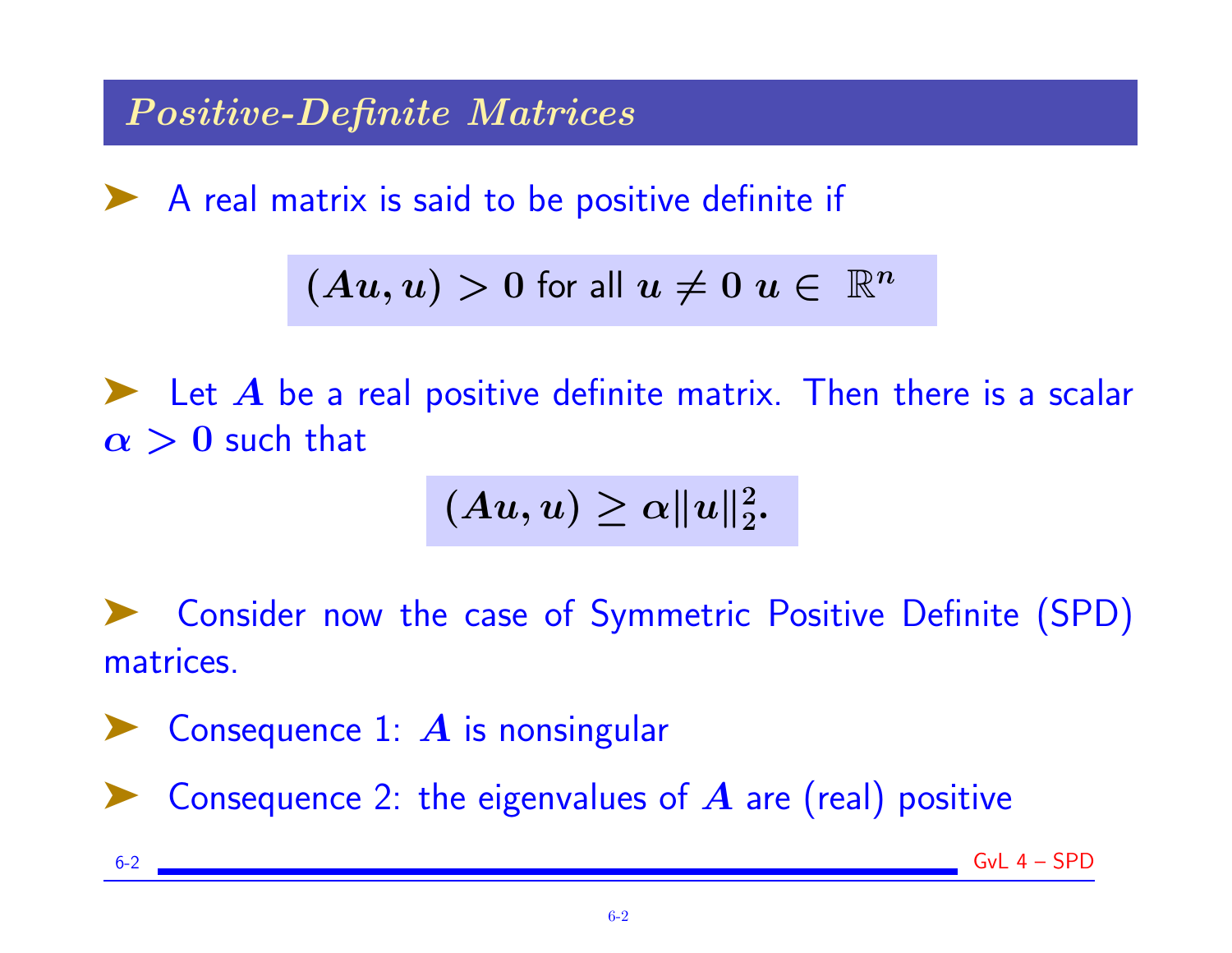## A few properties of SPD matrices

- Diagonal entries of  $A$  are positive
- Recall: the k-th principal submatrix  $A_k$  is the  $k \times k$  submatrix of A with entries  $a_{ij}$ ,  $1 \leq i, j \leq k$  (Matlab:  $A(1:k, 1:k)$ ).
- $|\mathcal{L}_{01}|$  Each  $A_k$  is SPD

 $|\mathbb{Z}_{\mathbb{D}_2}|$  Consequence:  $Det(A_k)>0$  for  $k=1,\cdots,n.$  In fact  $A$ is SPD iff this condition holds.

 $|\mathbb{A}_3|$  If  $A$  is SPD then for any  $n\times k$  matrix  $X$  of rank  $k$ , the matrix  $X^T A X$  is SPD.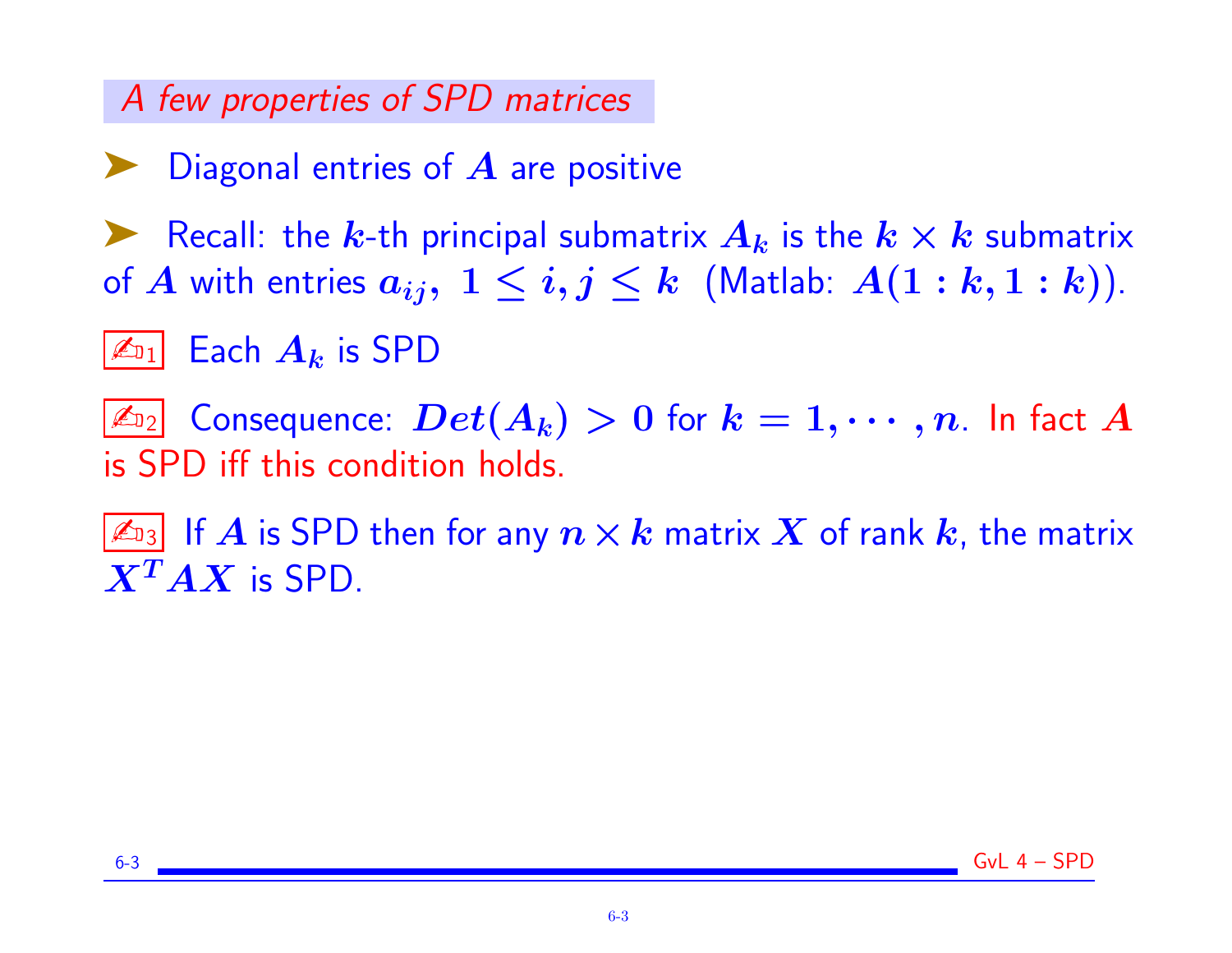The mapping :  $x, y \rightarrow (x, y)_A \equiv (Ax, y)_A$ defines a proper inner product on  $\mathbb{R}^n$ . The associated norm, denoted by  $\|\cdot\|_A$ , is called the energy norm, or simply the A-norm:

$$
\|x\|_A=(Ax,x)^{1/2}=\sqrt{x^TAx}
$$

Related measure in Machine Learning, Vision, Statistics: the Mahalanobis distance between two vectors:

$$
d_A(x,y) = \|x-y\|_A = \sqrt{(x-y)^T A (x-y)}
$$

Appropriate distance (measured in  $\#$  standard deviations) if  $\bm{x}$  is a sample generated by a Gaussian distribution with covariance matrix  $\boldsymbol{A}$  and center  $\boldsymbol{y}$ .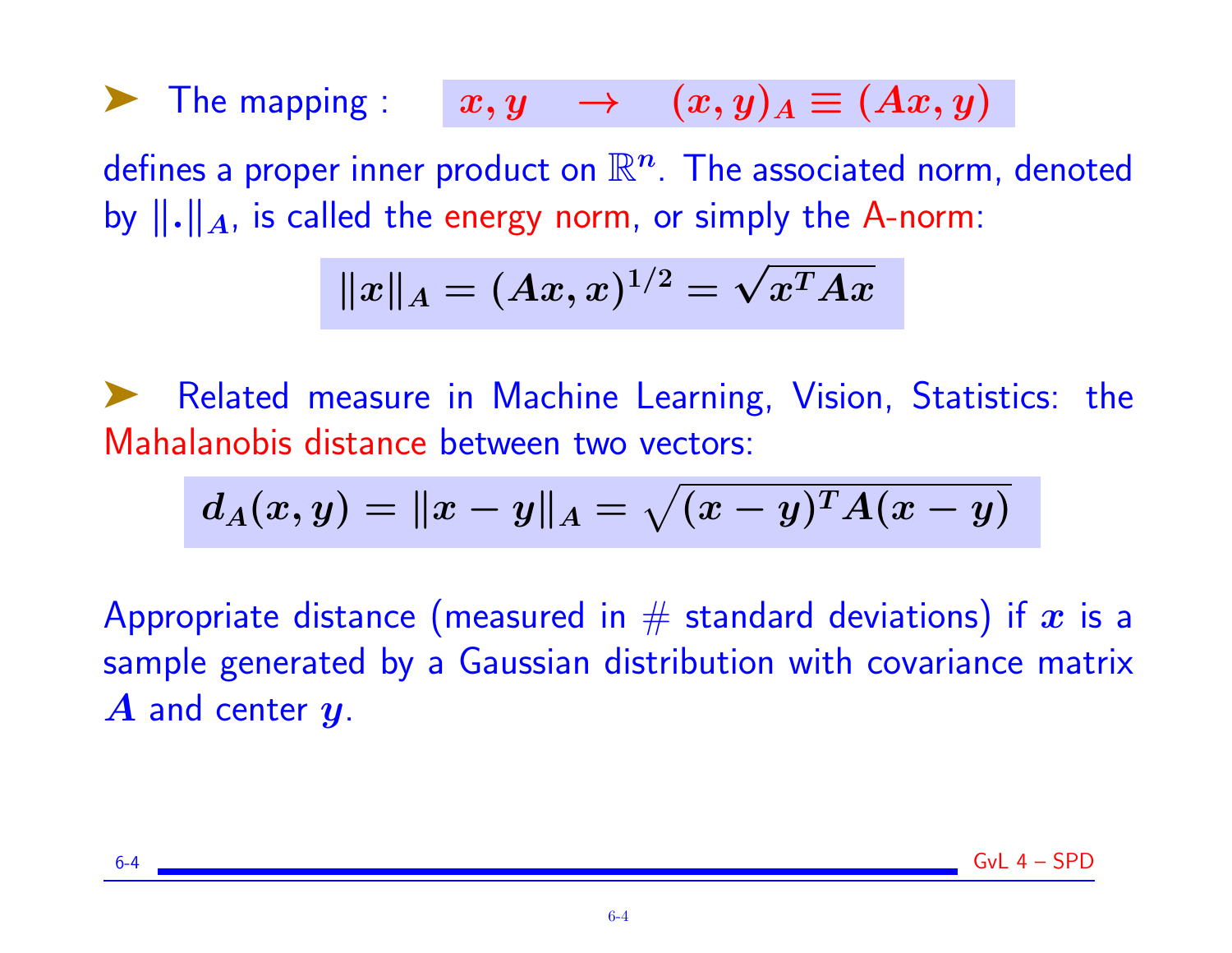## More terminology

➤ A matrix is Positive

Semi-Definite if:  $(Au, u) \geq 0$  for all  $u \in \mathbb{R}^n$ 

➤ Eigenvalues of symmetric positive semi-definite matrices are real nonnegative, i.e., ...

 $\blacktriangleright$  ... A can be singular [If not, A is SPD]

A matrix is said to be Negative Definite if  $-A$  is positive definite. Similar definition for Negative Semi-Definite

◆ A matrix that is neither positive semi-definite nor negative semidefinite is indefinite

 $\boxed{\mathbb{Z}_{\mathbb{D}4}}$  Show that if  $A^T=A$  and  $(Ax,x)=0$   $\forall x$  then  $A=0$ 

 $\boxed{\mathbb{Z}_{05}}$  Show:  $A ≠ 0$  is indefinite iff  $\exists x, y : (Ax, x)(Ay, y) < 0$ 

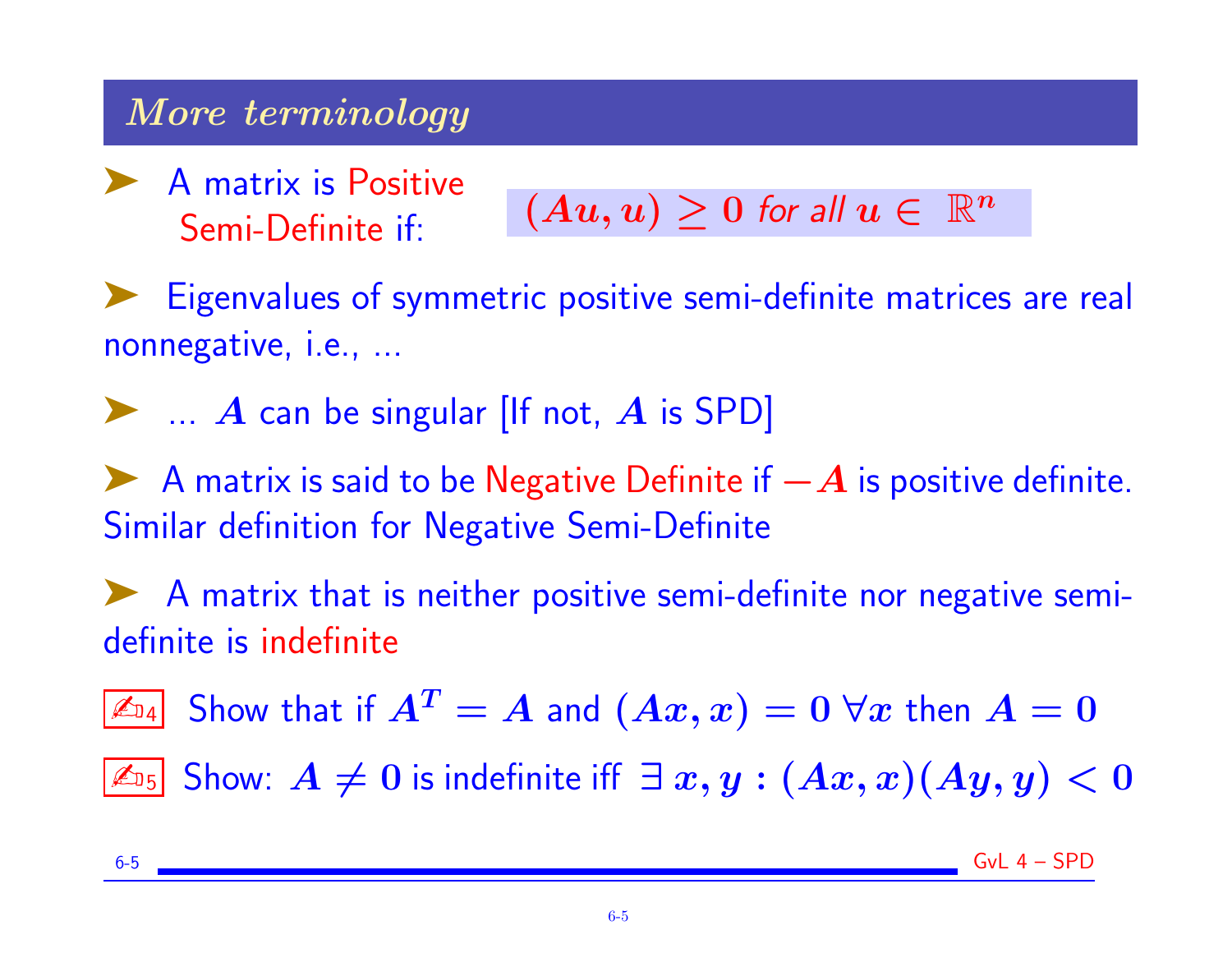### $The LDL<sup>T</sup>$  and Cholesky factorizations

اه $\mathbb{Z}_{^16}$   $\mid$  The (standard) LU factorization of an SPD matrix  $\bm{A}$  exists

 $\blacktriangleright$  Let  $A = LU$  and  $D = diag(U)$  and set  $\boxed{M \equiv (D^{-1}U)^T}$  .

Then 
$$
A = LU = LD(D^{-1}U) = LDM^{T}
$$

Both  $\boldsymbol{L}$  and  $\boldsymbol{M}$  are unit lower triangular

 $\blacktriangleright$  Consider  $L^{-1}AL^{-T} = DM^T L^{-T}$ 

Matrix on the right is upper triangular. But it is also symmetric. Therefore  $M^T L^{-T} = I$  and so  $M = L$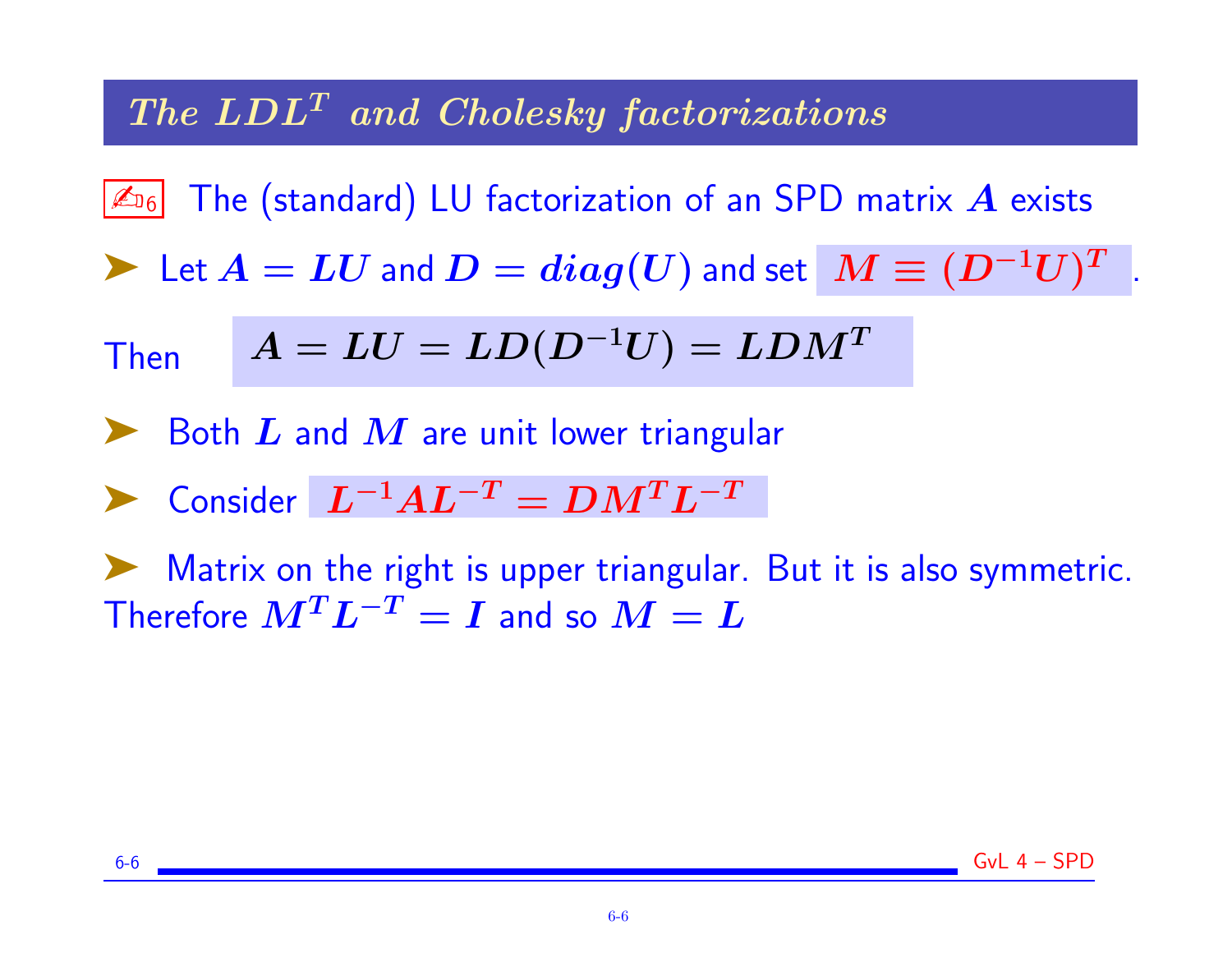➤ Alternative proof: exploit uniqueness of LU factorization without pivoting + symmetry:  $A = LDM^T = MDL^T \rightarrow M = L$ 

► The diagonal entries of  $D$  are positive [Proof: consider  $L^{-1}AL^{-T}=$  $[D]$ . In the end:

$$
A = LDL^T = GG^T \text{ where } G = LD^{1/2}
$$

➤ Cholesky factorization is a specialization of the LU factorization for the SPD case. Several variants exist.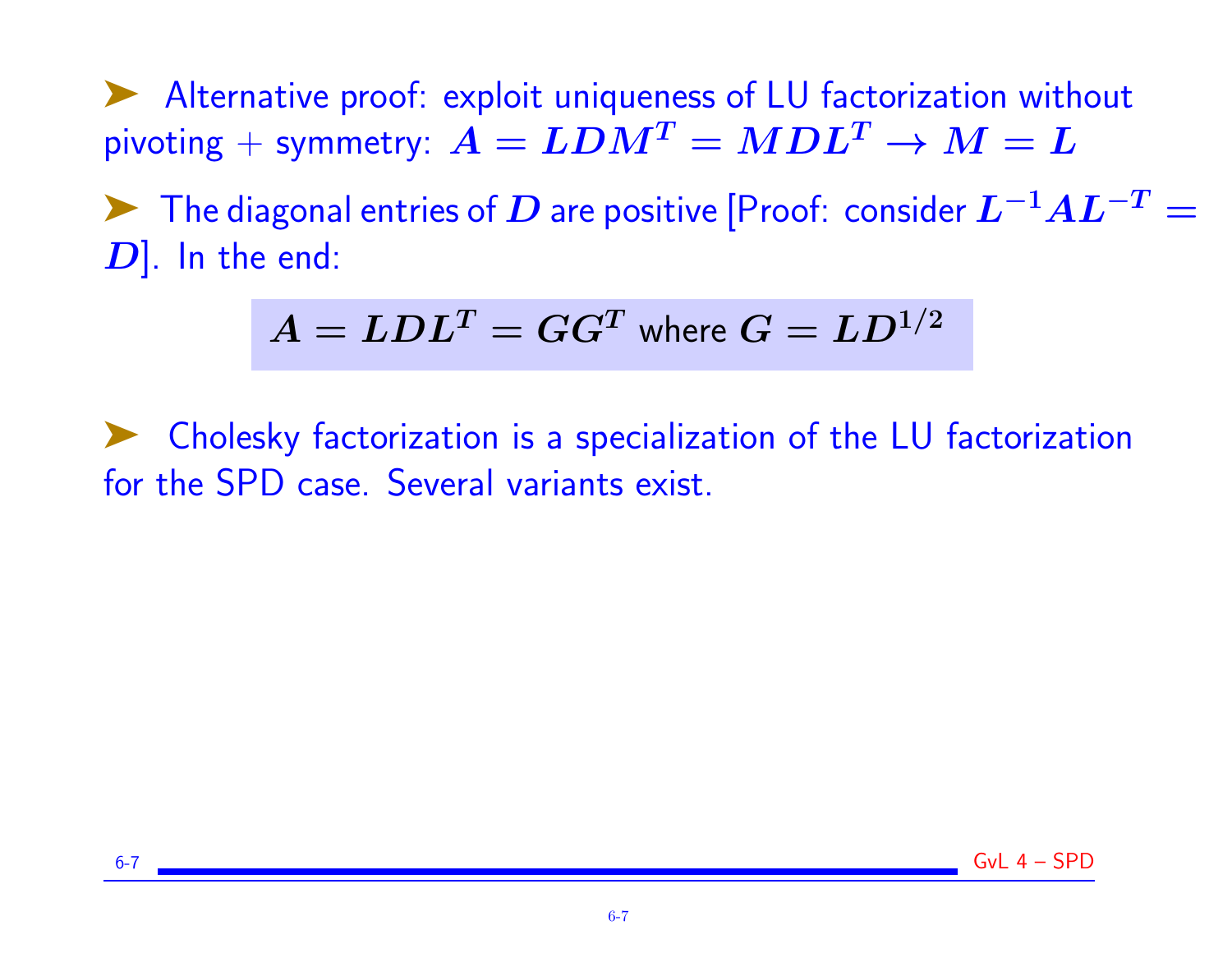First algorithm: row-oriented LDLT

Adapted from Gaussian Elimination. Main observation: The working matrix  $A(k+1:n,k+1:n)$  in standard LU remains symmetric. → Work only on its upper triangular part & ignore lower part

1. For 
$$
k = 1 : n - 1
$$
 Do:  
\n2. For  $i = k + 1 : n$  Do:  
\n3.  $piv := a(k, i)/a(k, k)$   
\n4.  $a(i, i : n) := a(i, i : n) - piv * a(k, i : n)$   
\n5. End  
\n6. End

➤ This will give the U matrix of the LU factorization. Therefore  $D = diag(U)$ ,  $L^T = D^{-1}U$ .

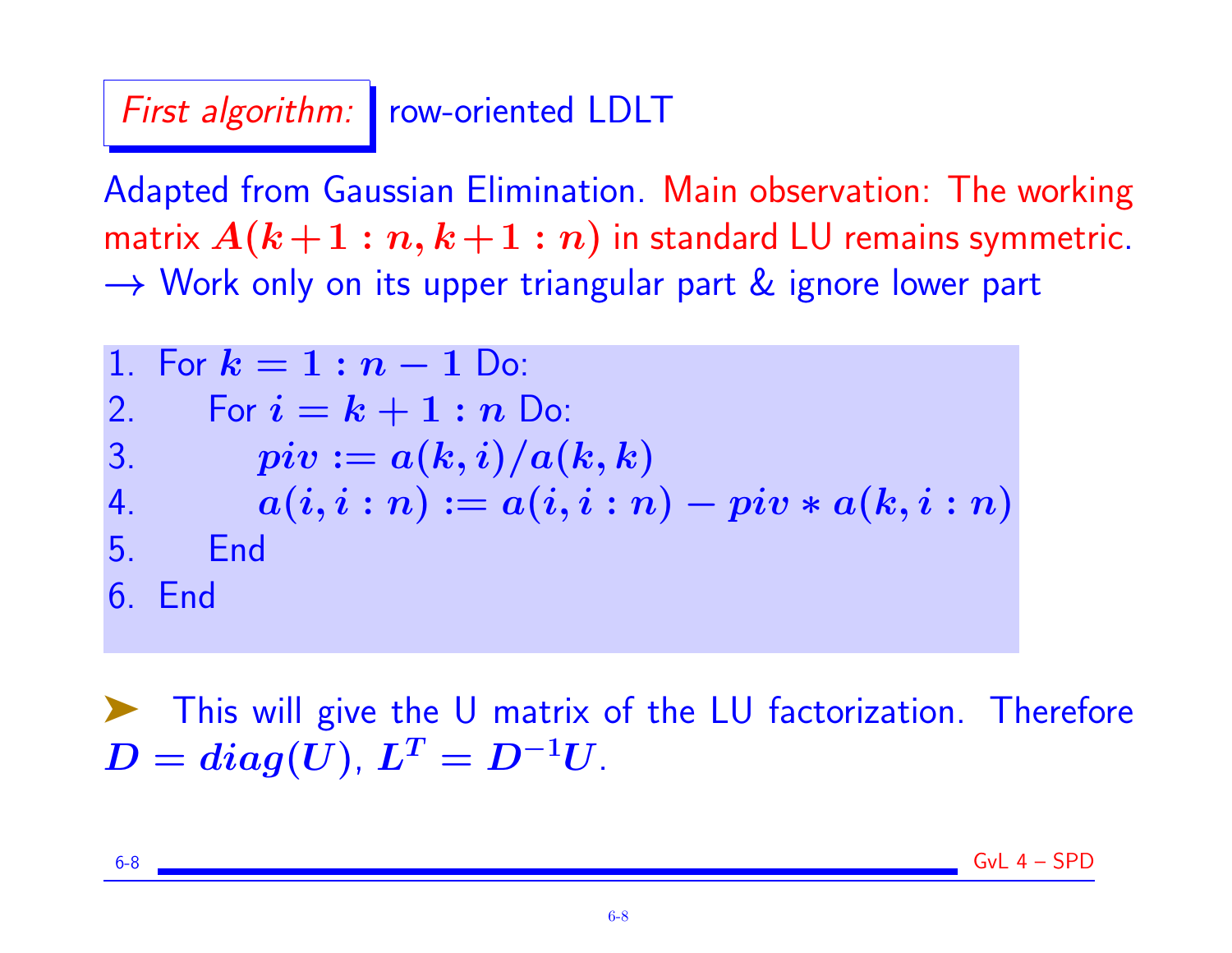## Row-Cholesky (outer product form)

Scale the rows as the algorithm proceeds. Line 4 becomes

$$
a(i,:) := a(i,:) - [a(k,i)/\sqrt{a(k,k)}] * \left[a(k,:)/\sqrt{a(k,k)}\right]
$$

ALGORITHM : 1. Outer product Cholesky

1. For 
$$
k = 1 : n
$$
 Do:  
\n2.  $A(k, k : n) = A(k, k : n) / \sqrt{A(k, k)}$ ;  
\n3. For  $i := k + 1 : n$  Do:  
\n4.  $A(i, i : n) = A(i, i : n) - A(k, i) * A(k, i : n)$ ;  
\n5. End  
\n6. End

## Result: Upper triangular matrix U such  $A = U<sup>T</sup>U$ .

 $6-9$  Gyl  $4 - SPD$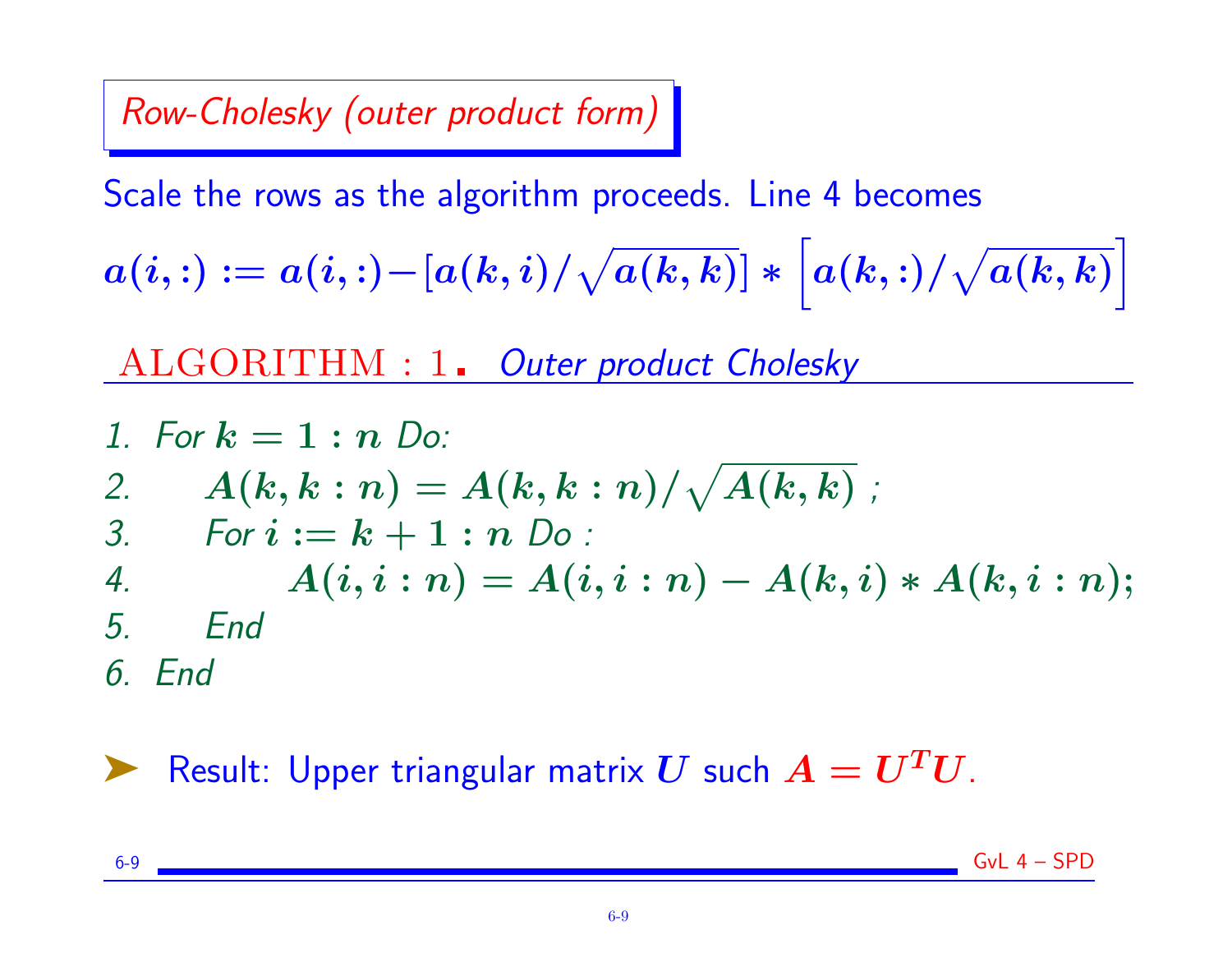## Example:

$$
A = \begin{pmatrix} 1 & -1 & 2 \\ -1 & 5 & 0 \\ 2 & 0 & 9 \end{pmatrix}
$$

 $\boxed{\mathbb{Z}_{D7}}$  Is  $A$  symmetric positive definite?

- $\boxed{\mathbb{Z}_{\text{D8}}}$  What is the  $LDL^T$  factorization of  $A$  ?
- $\boxed{\mathbb{Z}_{\text{D9}}}$  What is the Cholesky factorization of  $A$ ?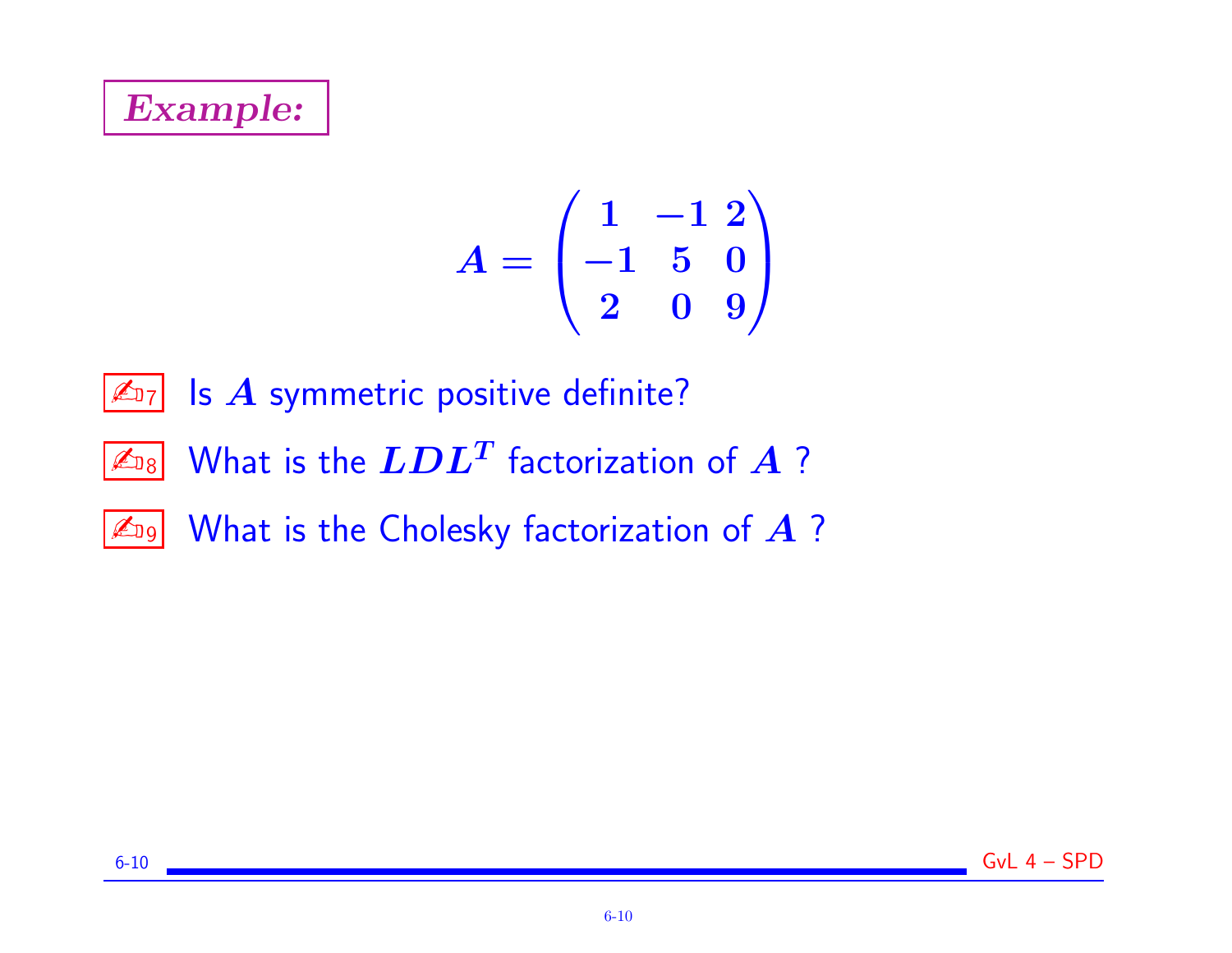Column Cholesky. Let  $A = GG^T$  with  $G =$  lower triangular. Then equate  $j$ -th columns:

$$
a(:,j) = \textstyle\sum_{k=1}^j g(:,k) g^T(k,j) \to
$$

$$
\begin{aligned} A(:,j) & = \sum_{k=1}^j G(j,k) G(:,k) \\ & = G(j,j) G(:,j) + \sum_{k=1}^{j-1} G(j,k) G(:,k) \rightarrow \\ G(j,j) G(:,j) & = A(:,j) - \sum_{k=1}^{j-1} G(j,k) G(:,k) \end{aligned}
$$

6-11 GvL 4 – SPD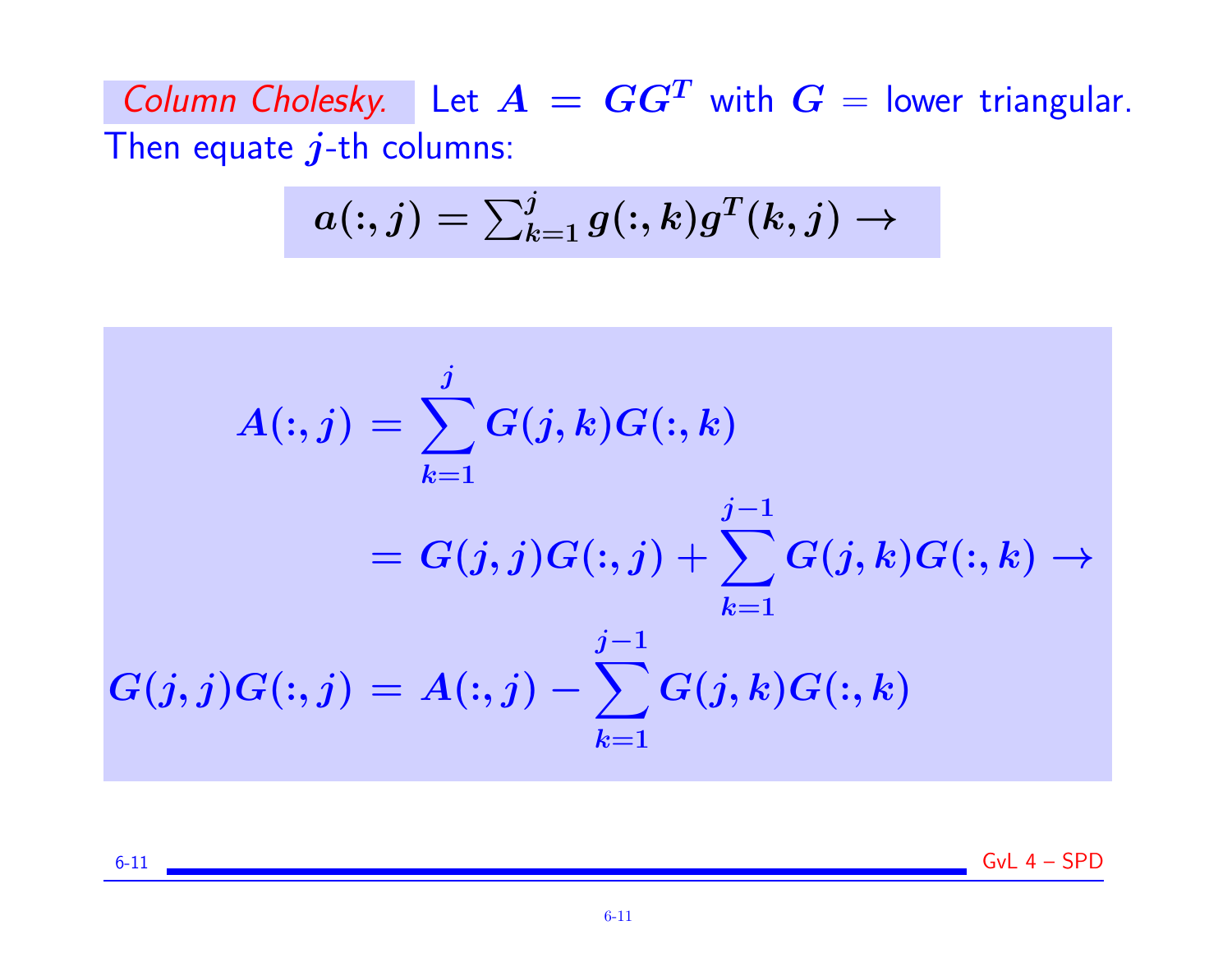► Assume that first  $j-1$  columns of  $G$  already known.

➤ Compute unscaled column-vector:

$$
v=A(:,j)-\sum_{k=1}^{j-1}G(j,k)G(:,k)
$$

- ▶ Notice that  $v(j) \equiv G(j, j)^2$ .
- ▶ Compute  $\sqrt{v(j)}$  and scale  $v$  to get  $j$ -th column of  $G$ .